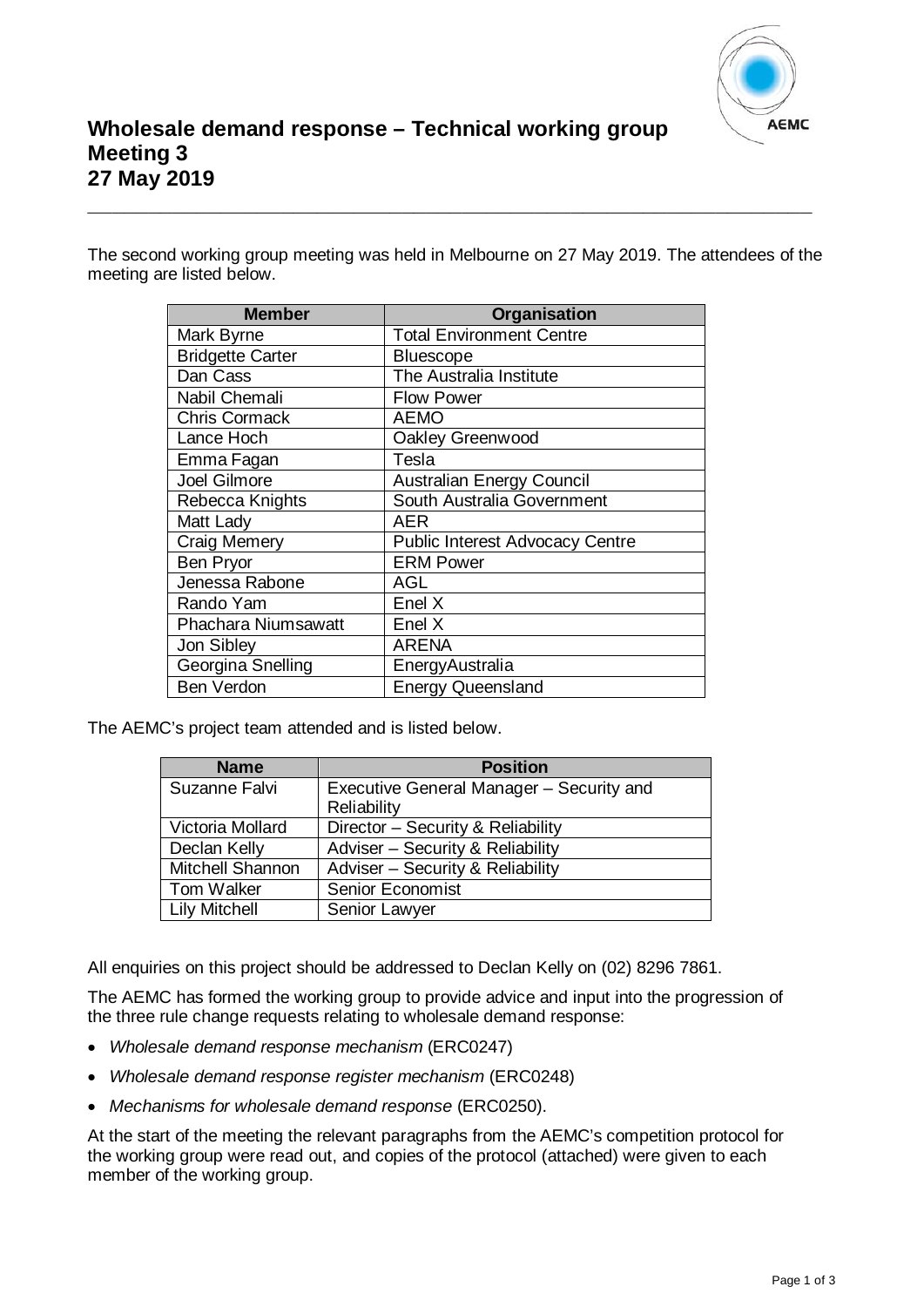The meeting focussed on two policy areas: 1) scheduling of demand response; and 2) possible changes to the DSP portal.

The Brattle Group and AEMO also provided presentations to the working group.

# **Scheduling demand response**

- Each of the three rule change requests proposed that demand response should participate in a scheduled manner. In addition, at the previous technical working group meeting, it was noted that scheduling of demand response should be a topic for discussion at later working group meetings.
- The project team provided a presentation on three options for how demand response could be scheduled and integrated with the NEM dispatch engine (NEMDE).
- The project team noted that if NEMDE was to dispatch demand reductions, it would need to account for this when matching supply and demand.
- The three approaches were to:
	- o Schedule reductions from a baseline level of consumption
	- o Schedule reductions from the actual level of consumption at the start of the dispatch interval
	- o Consume at specified consumption levels during a demand response interval.
- It was noted that the first option would require baselines to be set in real time. Attendees suggested that some baselines are calculated in real time at the moment; however, it was also noted that if a single entity was required to calculate these baseline this may be an intensive undertaking.
- It was noted that under the first and second options, the party providing the demand response would need to account for complexity when receiving dispatch targets. However, it was noted that this could be resolvable.
- Attendees noted some alternative approaches for how wholesale demand response could be accounted for in dispatch.
- Attendees also queried if the infrastructure for scheduling loads could be used to accommodate scheduled demand response.
- Attendees also raised questions in relation to the application of:
	- o frequency control ancillary services (FCAS) causer-pays
	- o inflexibility profiles for demand side participants.

## **Changes to the demand side participation portal**

- The project team provided an overview of key issues and questions relating to AEMO's demand side participation portal to the working group in advance of the meeting.
- Questions posed to the working group included:
	- o How could the functionality of the DSP portal be improved?
	- o Is there valuable information regarding wholesale demand response which is not being captured by the DSP portal?
	- o Are there views on how the DSP portal and the information submitted to AEMO can be more effectively utilised?
	- o What has been the experience of affected stakeholders in submitting the relevant information to AEMO this year?
- There was limited time to discuss the above issues at the meeting. As such, the project team asked for attendees to provide feedback on the above questions via email.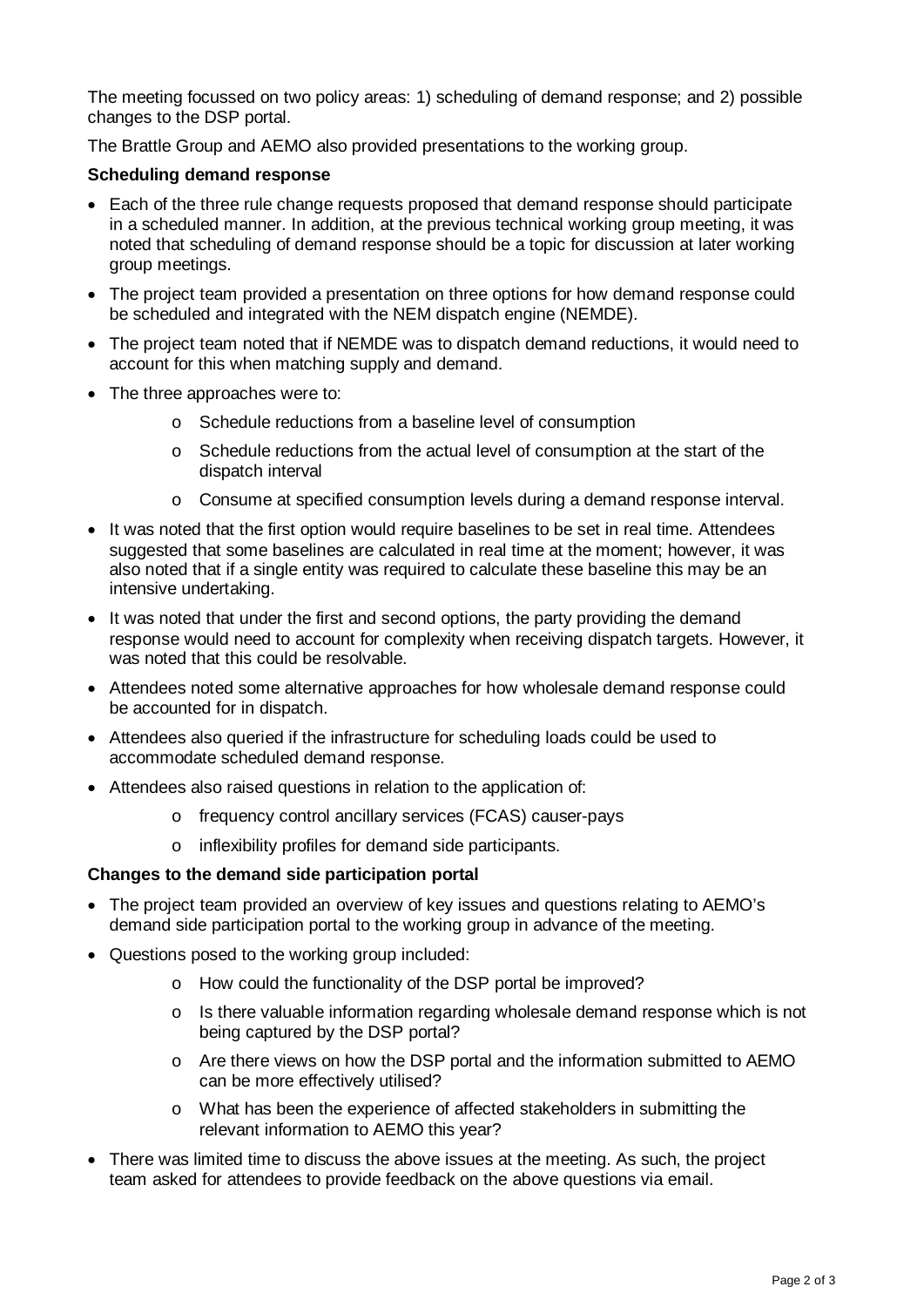#### **The Brattle Group presentation – International review of wholesale demand response mechanisms**

- The Brattle Group gave a presentation on a report they have been commissioned to undertake by the AEMC.
- The report is providing an update on a report previously prepared for the Commission by The Brattle Group reviewing international demand response mechanisms in a number of overseas markets.
- The Brattle Group found that the international jurisdictions with the highest uptake of transparent demand response occurred in markets with capacity mechanisms. It also noted that the majority of participating consumers were very large loads; typically, very few small consumers participated in wholesale demand response.
- Participants provided feedback on the report to the project team, which will be incorporated prior to the report being published on the AEMC website.

# **AEMO presentation**

- AEMO gave a presentation on the potential systems changes needed to facilitate wholesale demand response.
- AEMO provided an update on:
	- o The planned systems changes required to implement 5 minute settlement.
	- o The VPP demonstration project being led by AEMO. This project is looking at ways to integrate VPPs into the NEM. It is considering the development of an API to better integrate VPPs into the operation of the market. This API may be useful for integrating wholesale demand response into the operation of the market.
- AEMO also provided an overview of a potential settlement model for wholesale demand response facilitated by any mechanism.

## **Next steps**

• The project team thanked participants for their time and noted that the next step for the project will be the publication of the draft determination on 18 July 2019.